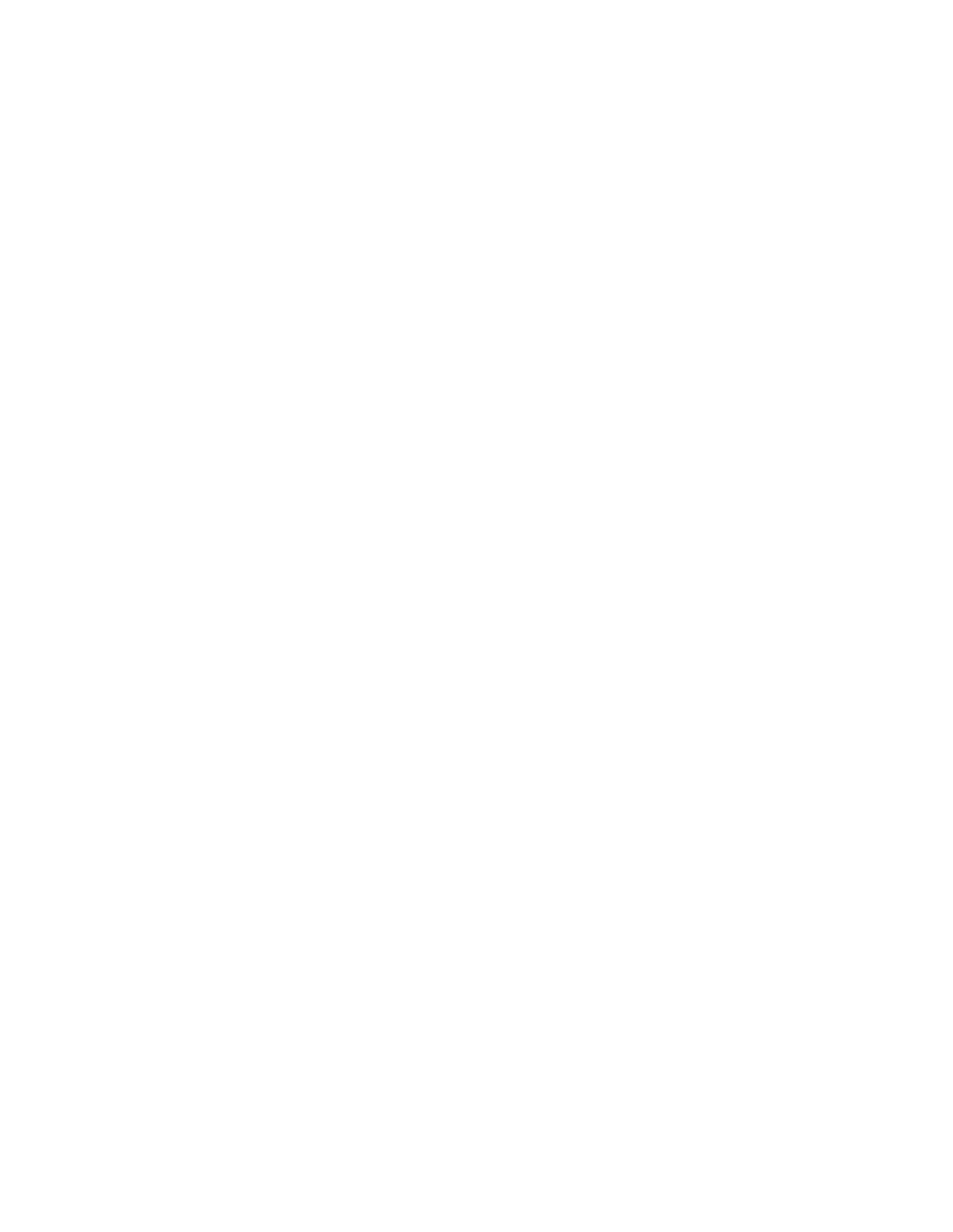### <span id="page-2-0"></span>**901 INTRODUCTION**

The criteria presented in this section shall be used to determine allowable stormwater encroachment within public streets. The review of all planning submittals as outlined in Section 200 will be based on the criteria herein.

Street, road, and roadway are all general terms that denote a public way for purposes of vehicular travel, including the entire area within the right-of-way. The criteria herein will use these general terms interchangeably.

# **902 FUNCTION OF STREETS IN THE DRAINAGE SYSTEM**

Curb and gutter sections and roadside ditches along urban and rural streets are part of both the Minor and Major Drainage Systems. When the drainage in the street exceeds the allowable limits, a storm drain system or an open channel is required to convey the excess flow. The primary function of streets is traffic movement, and the drainage function may only cause limited interference with the traffic function of streets.

The design criteria for collection and conveyance of runoff on public streets are based on a reasonable frequency and magnitude of traffic interference. Depending on the street classification, some traffic lanes are allowed to be fully inundated during the minor or major storm event. During less intense storms, runoff will inundate traffic lanes to a lesser degree. The primary function of streets as part of the Minor Drainage System is to convey nuisance flows to a storm drain system or open channel without interfering with traffic movement. As part of the Major Drainage System, the function of streets is to provide an emergency path for flood flows with minimal damage to the urban environment.

# **903 DRAINAGE IMPACTS ON STREETS**

Storm runoff can affect traffic function of a street in the following ways:

- 1. Sheet flow across roadways
- 2. Concentrated flow in the gutter
- 3. Ponded water at low points
- 4. Concentrated flow across traffic lanes
- 5. Damage to the street section and required maintenance.

The criteria contained in this section of the MANUAL are intended to manage the impacts of stormwater on transportation infrastructure and to maintain a standard and consistent level of safety on county streets and roads during a given storm event.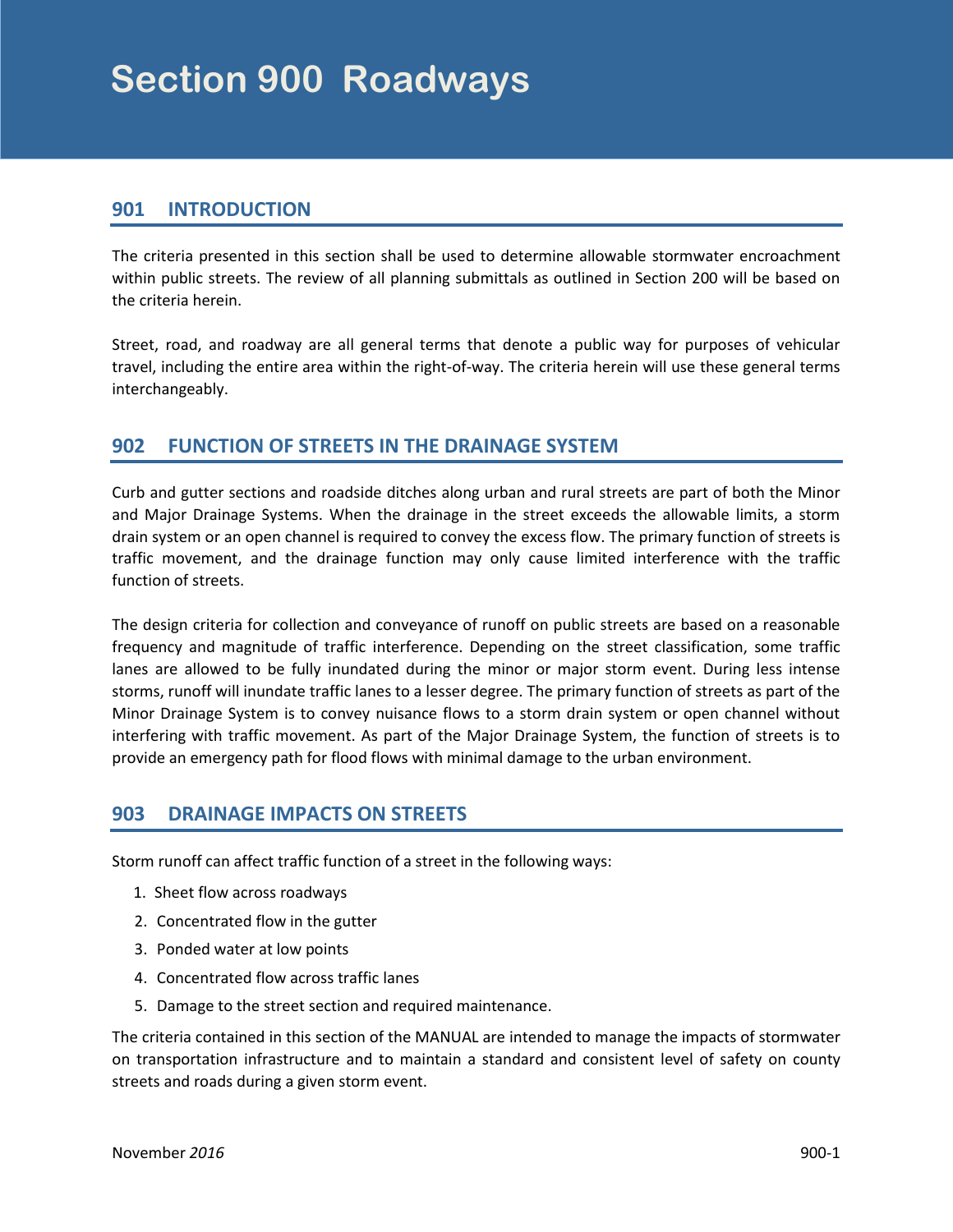# <span id="page-3-0"></span>**904 STREET CLASSIFICATION**

Each street in Boulder County has an assisgned functional classification based on its role in connecting and providing access between various land uses. These functional classifications are listed in Boulder County's Multimodal Transportation Standards and assigned through the approval of the most recent Boulder County Road Map. The extent to which stormwater is allowed to encroach into the driving lanes of a roadway is based on that roadway's functional class.Limiting flow encroachment on a roadway is the primary criteria by which roadway safety is maintained during a storm event.

Although a majority of county roads will utilize a roadside ditch, some county streets will utilize a curb and gutter section. Using a curb and gutter or roadside ditch to convey flow does not affect the criteria for allowable encroachment because safety concerns remain the same for both types of roadways. The allowable lateral encroachment onto the roadway for each of the county's functional roadway classifications is presented in Table 900-1. These criteria may be listed by the width of roadway that must remain free of water or by the amount of ponding permissible at the crown during each storm event. In no case shall any roadway improvement, reconstruction, or expansion cause more flow encroachment on a parcel or structure outside the county right-of-way than currently exists. These criteria apply to roads with roadside ditches, curb and gutter sections, and culvert crossings. They do not apply to bridge crossings. Criteria for bridge crossings are included separately in Section 1000.

| <b>Functional Classification</b>  | <b>Minor Storm</b><br><b>Encroachment</b> | <b>Major Storm</b><br>Encroachment    |
|-----------------------------------|-------------------------------------------|---------------------------------------|
| Principal Arterial (PA)           | 10 feet clear each way                    | 10 feet clear in center               |
| Minor Arterial (MA)               | Flow may spread to crown                  | Allowable depth at crown $=$ 3 inches |
| Collector (C)                     | Flow may spread to crown                  | Allowable depth at crown $=$ 3 inches |
| <b>Residential Collector (RC)</b> | Allowable depth at crown = 3 inches       | Allowable depth at crown $= 9$ inches |
| Local (L)                         | Allowable depth at crown = 3 inches       | Allowable depth at crown = 9 inches   |
| Local Secondary (LS)              | Allowable depth at crown = 3 inches       | Allowable depth at crown = 9 inches   |
| <b>Townsite Road</b>              | Allowable depth at crown = 3 inches       | Allowable depth at crown = 9 inches   |

#### **Table 900-1. Allowable Flow Depth and Encroachment for County Roads**

# **905 HYDRAULIC EVALUATION**

#### **905.1 Streets With Curb and Gutter**

The minor and major storm capacity of each street section may be calculated in one of two ways. The first is by using the UD-Inlet spreadsheet created by the UDFCD to calculate street and inlet capacities. The second is to calculate capacity manually using the Manning's equation shown as Equation 900.1 or the modified Manning's equation shown as Equation 900.2. Equations 900.1 and 900.2 assume a gutter cross slope equal to the roadway cross slope.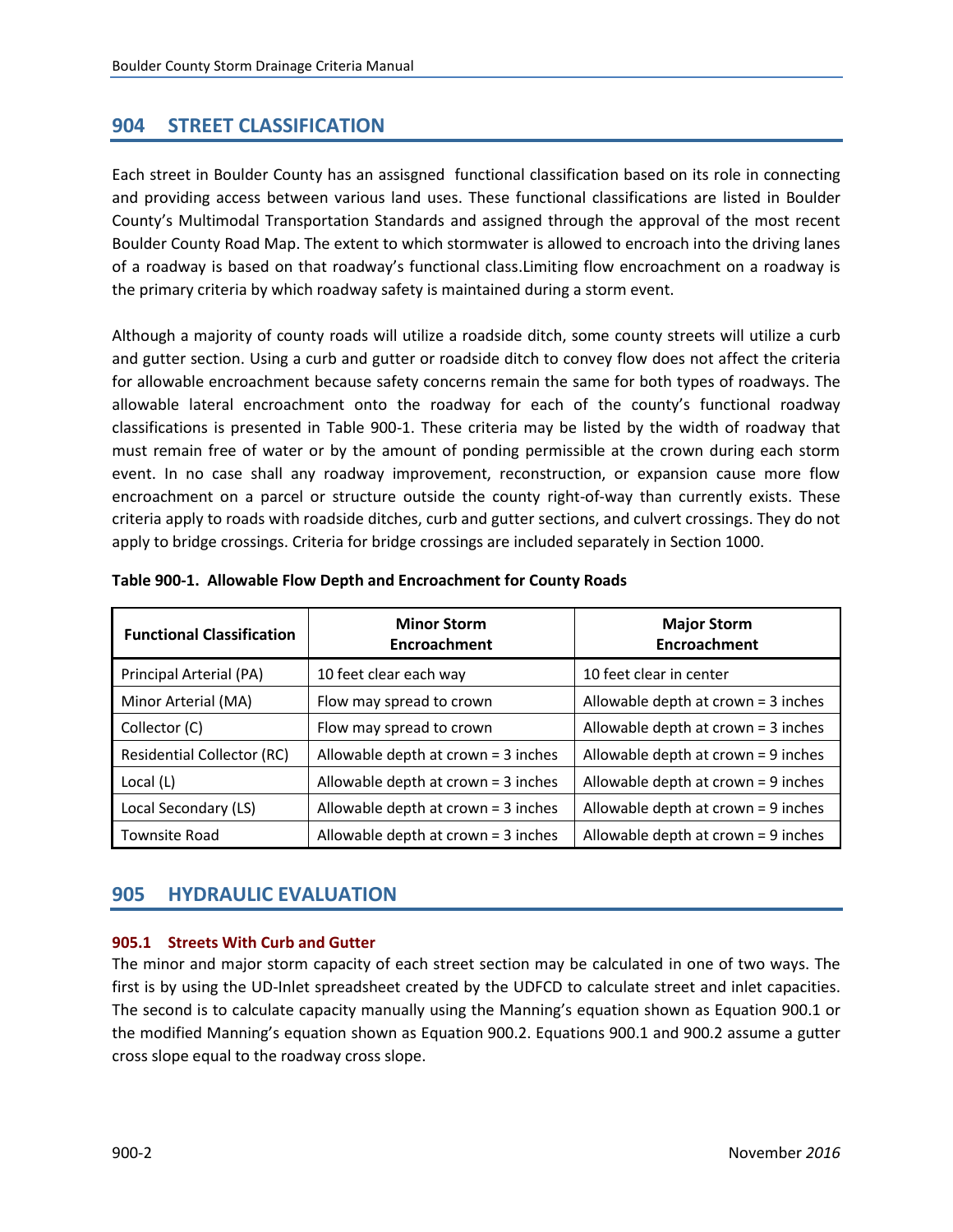$$
Q = \frac{0.56}{n} S_x^{\frac{5}{2}} S_l^{\frac{1}{2}} T^{\frac{8}{2}} \tag{900.1}
$$

$$
Q = \frac{0.56}{nS_x} S_l^{\frac{1}{2}} Y^{\frac{8}{3}} \tag{900.2}
$$

where

 $Q =$  discharge  $({\rm ft})$ 

 $S_x =$  street cross slope  $\text{(ft/ft)}$ 

- $Y =$  depth of water at face of curb  $\text{(ft)}$
- $\tau$  = top width of flow spread  $(\text{ft})$
- $S_{\iota}$  = longitudinal grade of street  $\int$  (ft/ft)
- $n =$  Manning's roughness coefficient.

Roadway sections typically do not have gutter cross slopes equal to roadway cross slopes. A composite analysis must be completed for these sections, as presented by Equations 900.3 through 900.8.

$$
Q = Q_w + Q_s \tag{900.3}
$$

where

 $Q$  = total street section capacity (cfs)

 $\textit{\textbf{Q}}_{\textit{w}}$  = flow rate in the depressed section of the gutter  $\big( \text{cfs} \big)$ 

 $\textbf{Q}_{\text{s}}$  = discharge in the section that is above the depressed section  $( \mathsf{cfs} ).$ 

The theoretical flow rate, Q, is:

$$
Q = \frac{Q_s}{1 - E_o} \tag{900.4}
$$

where

$$
E_o = \frac{1}{1 + \frac{S_w / S_x}{\left[1 + \frac{S_w / S_x}{(T/W) - 1}\right]^{\frac{8}{3}} - 1}}
$$
(900.5)

where

$$
S_w = S_x + \frac{a}{W} \tag{900.6}
$$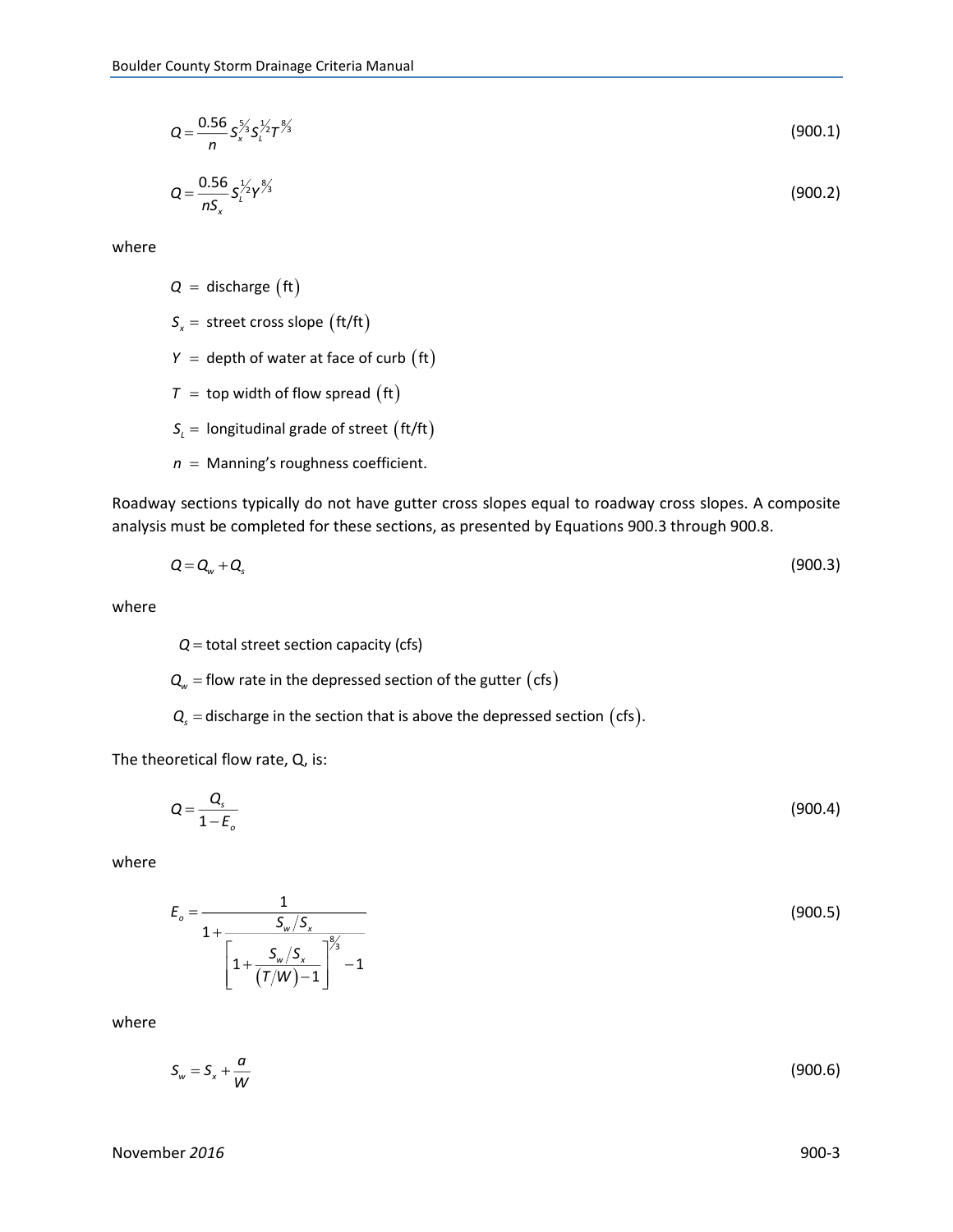<span id="page-5-0"></span>where

$$
a =
$$
gutter depression (ft)

 $W$  = width of gutter  $({\sf ft})$ .

Figure 900-1 shows the geometric variables.



**Figure 900-1.** Gutter Section Composite Cross Slope (UDFCD, 2016)

From the geometry, it can be shown that:

$$
y = a + TS \tag{900.7}
$$

and

$$
A = \frac{1}{2} S_x T^2 + \frac{1}{2} aW
$$
 (900.8)

where

 $y$  = flow depth at the curb  $\begin{pmatrix} \text{ft} \end{pmatrix}$  $A =$  flow area  $(sf)$ .

A Manning's *n* value of 0.016 should be used for the gutter and street flow areas. A Manning's *n* value of 0.025 should be used for sidewalk and grass areas in UD-Inlet, if needed. A reduction factor from Figure 900-2, excerpted from the USDCM, shall also be applied, which will reduce effective street capacity. The reduction factor accounts for the increased effect on capacity that items like debris and parked cars can have at steeper roadway slopes. UD-Inlet includes these reduction factors.

While the criteria in Table 900-1 must be used as a limitation on flow in streets, street capacity is typically limited by right-of-way, especially during the major storm event.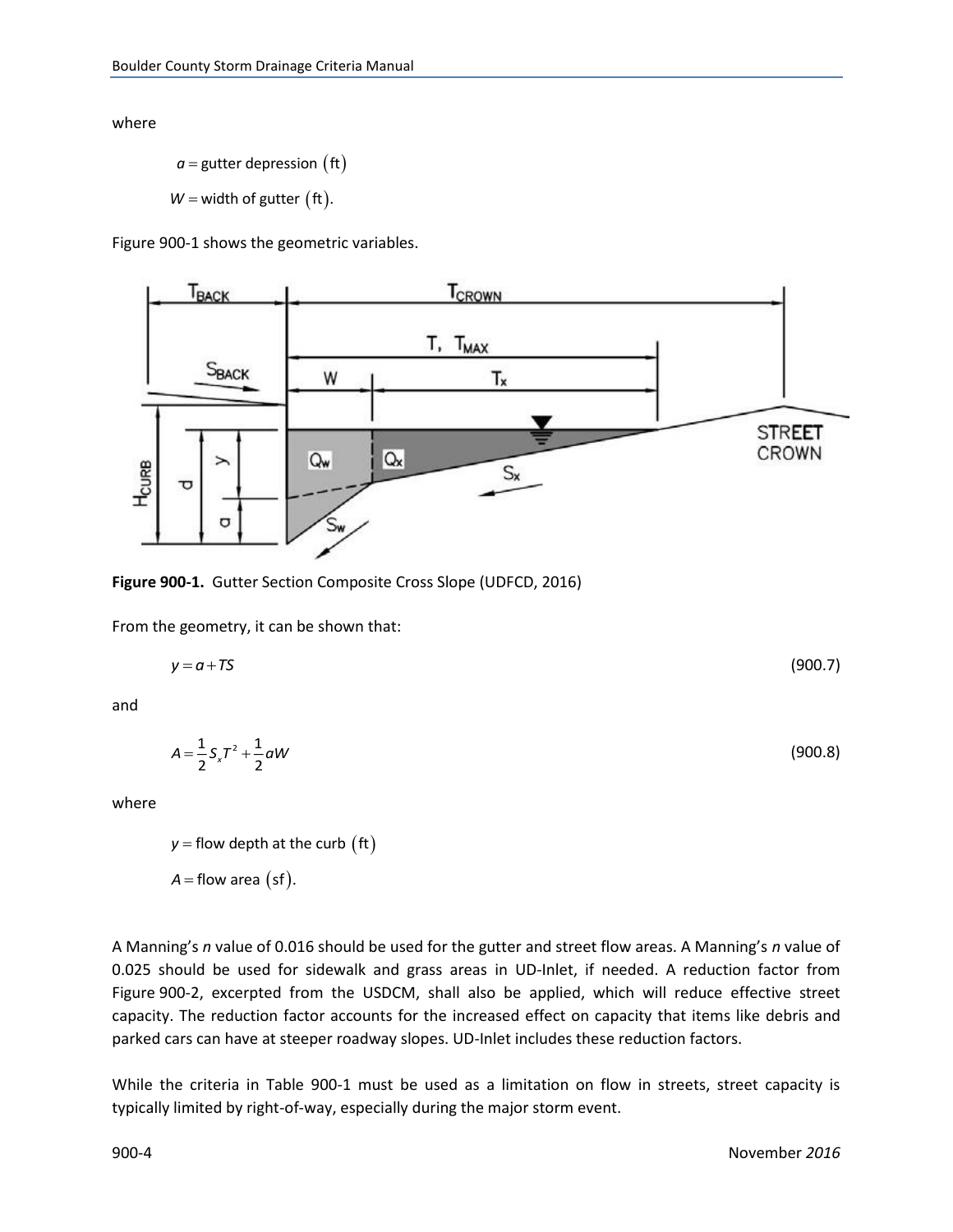<span id="page-6-0"></span>

**Figure 900-2.** Reduction Factor for Gutter Flow (UDFCD, 2016).

#### **905.2 Roads With Roadside Ditches**

County roadways are often characterized by roadside ditches rather than a curb and gutter section. The capacity of the roadside ditch is limited by the ditch depth, maximum allowable flow velocity, and maximum allowable Froude number. A new or reconstructed roadside ditch must also not allow more flow to leave the county right-of-way during the major storm event than the currently existing configuration. Figure 900-3 shows a typical county roadside ditch.



**Figure 900-3.** Example of a Roadside Ditch (Boulder County, 2016).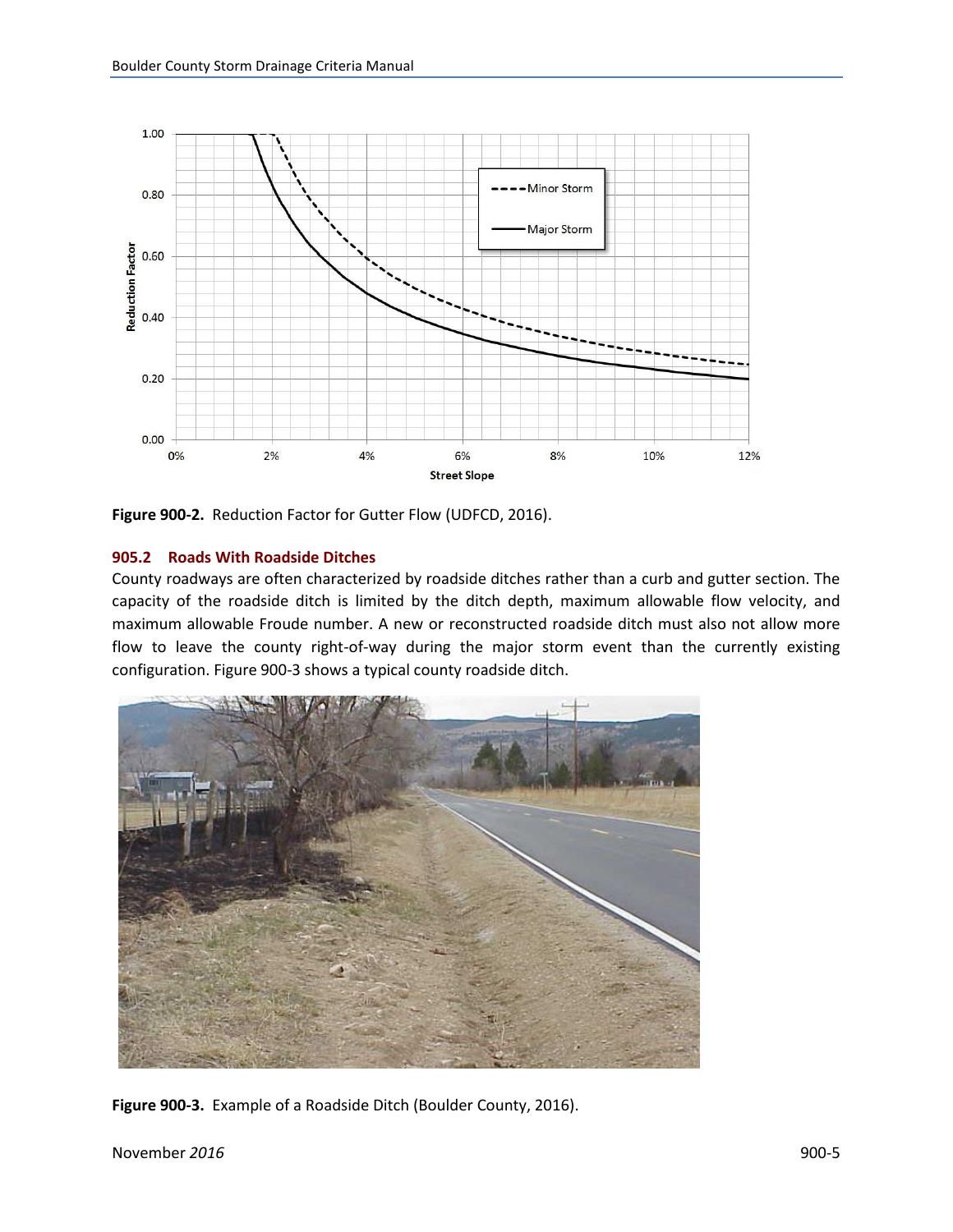Roadside ditch layouts will vary with each site's limitations and capacity requirements. Roadside ditch capacity shall be that which is required to limit encroachment as specified in Table 900-1. Safety is a primary concern in the roadside ditch design. Flatter side slopes and shallower depth are safer configurations than steeper side slopes and deeper depth. Side slopes recoverable by an errant vehicle are generally 4:1 or flatter. Slopes of 3:1 are considered a threshold for guardrail on heavily travelled roads. Where paths are adjacent to slopes steeper than 3:1, an optimum separation of 5 feet from the top of slope should be provided.

Right-of-way constraints and roadway slopes do not always allow for ideal ditch sections. A 3:1 maximum ditch side slope is preferred, but this may be steepened if right-of-way constraints require it. A depth of less than 24 inches is preferred, but this may be increased if necessary. Deeper ditches may be required if encroachment criteria cannot be met by using a flat-bottom ditch because of right-ofway constraints. Roadway slopes and ditch velocity restrictions may also require deeper ditches. Maximum allowable flow velocity and Froude number for roadside ditches are given in Section 700, Open Channels.

Stable cut and fill slopes shall be provided no steeper than 2:1 on the plains and 1.5:1 in mountainous areas as an absolute minimum standard. A geotechnical report may be required for slopes steeper than 2:1. Ditch slopes steeper than 3:1 must be protected by a turf reinforcing mat, crimped mulch, or riprap.

The layout of a roadside ditch can be especially challenging when the existing drainage pattern of an entire area is sheet flow toward the new roadway. This can occur in both the mountains and the plains. Once the roadway is constructed, sheet flow on the upstream side of the roadway will become concentrated in roadside ditches whose capacity may be quickly exceeded. There are two options for handling this flow. The first is to enlarge the ditches on the upstream side of the road to convey the design runoff until the ditch reaches a natural cross drainage. The second is to construct cross culverts at locations where there is not a natural cross drainage. For the second option, a ditch will then be required on the downstream side of the road to convey the runoff to the nearest natural drainage. It is not permissible to discharge concentrated runoff to a downstream property that is currently not receiving it without first acquiring easements and agreements from the property owner and providing a means of preventing erosion and routing the flow that is acceptable to the property owner.

Private driveway culverts located in roadside ditches must be sized to meet the criteria for the minor and major storm events in accordance with this MANUAL. The culverts must not create a headwater condition that violates the encroachment criteria in this section. These requirements apply to both new and replacement culverts, although existing culverts may be replaced in kind without a hydrologic and hydraulic analysis, provided the new culvert is at least 18 inches in diameter and that there is no evidence or report of erosion, roadway overtopping, or other damage to the area surrounding the culvert to be replaced. If evidence of any of these is found, the replacement culvert may be sized to match the larger of the nearest upstream and downstream culverts in the same ditch provided it is larger than the culvert being replaced and has not resulted in erosion, damage, or overtopping.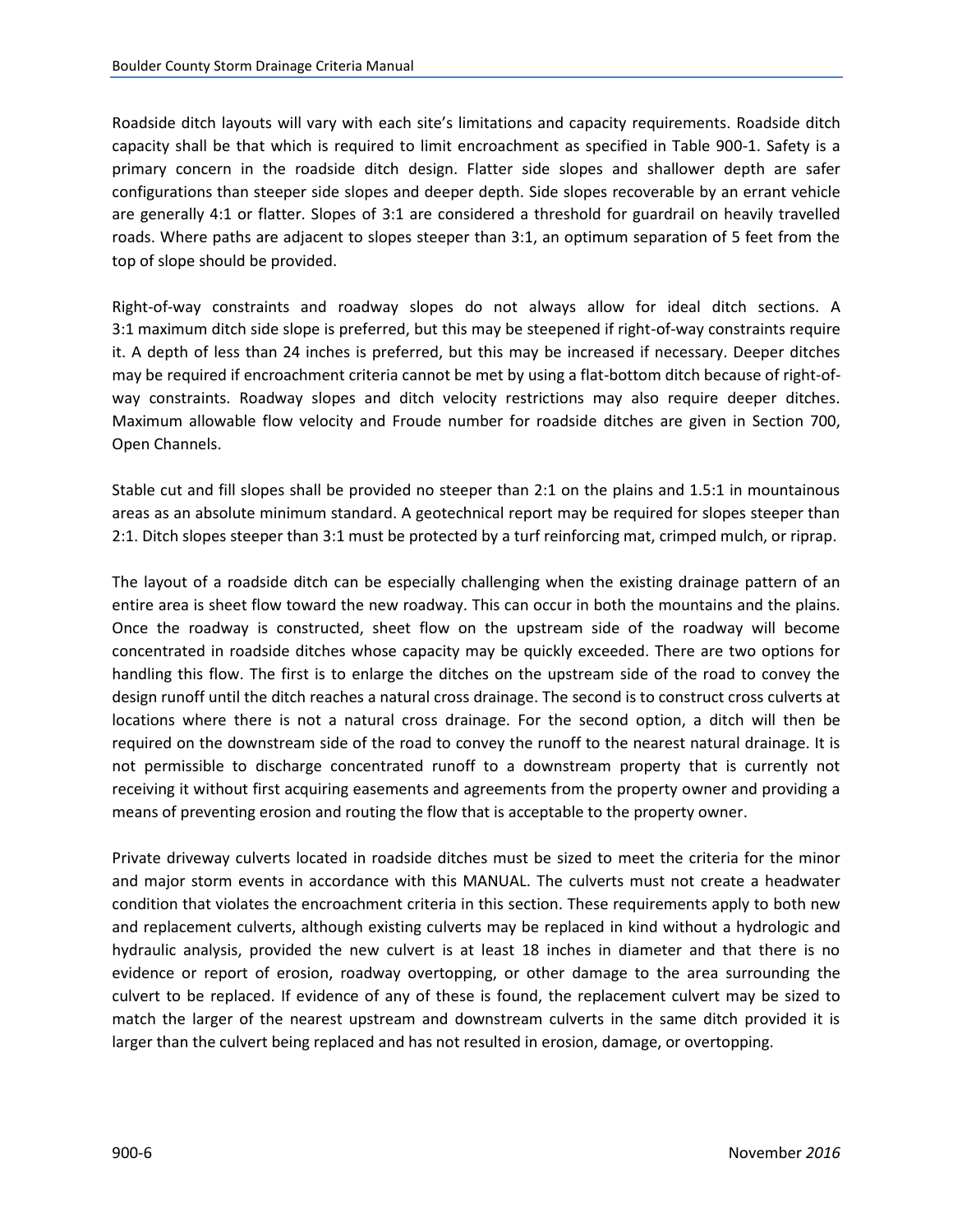<span id="page-8-0"></span>Section 1000 includes an example for sizing a private driveway culvert located in a roadside ditch. When culvert sizing results in an unreasonably large culvert that will not be readily accommodated by the existing roadside ditch, a Design Exception may be requested.

### **906 ROADWAYS ADJACENT TO CHANNELS**

The design of roadways adjacent to open channels should consider the impacts both the roadway and the channel will have on each other. The goal of Boulder County is to construct new and replacement roadways above the 100-year floodplain to prevent damage to long stretches of roadway during large storm events. Depending on the characteristics of area surrounding the roadway, however, meeting this goal may not always be feasible or prudent.

When a replacement roadway is constructed in an area with a constricted floodplain, such as a canyon, raising the road grade will typically result in a more constricted channel width. This in turn may increase 100-year flow velocity and depth, possibly resulting in more damage to downstream facilities during a large event. If the 100-year floodplain is removed from the roadway, water may encroach onto private property on the other side of the channel where it otherwise would not. Causing any increase in water surface elevation on private property is not permitted without obtaining an easement from the property owner, one that the owner may refuse to grant. Figure 900-4 shows an example of a roadway adjacent to a channel.



**Figure 900-4.** Example of a Roadway Adjacent to a Channel (Boulder County, 2016).